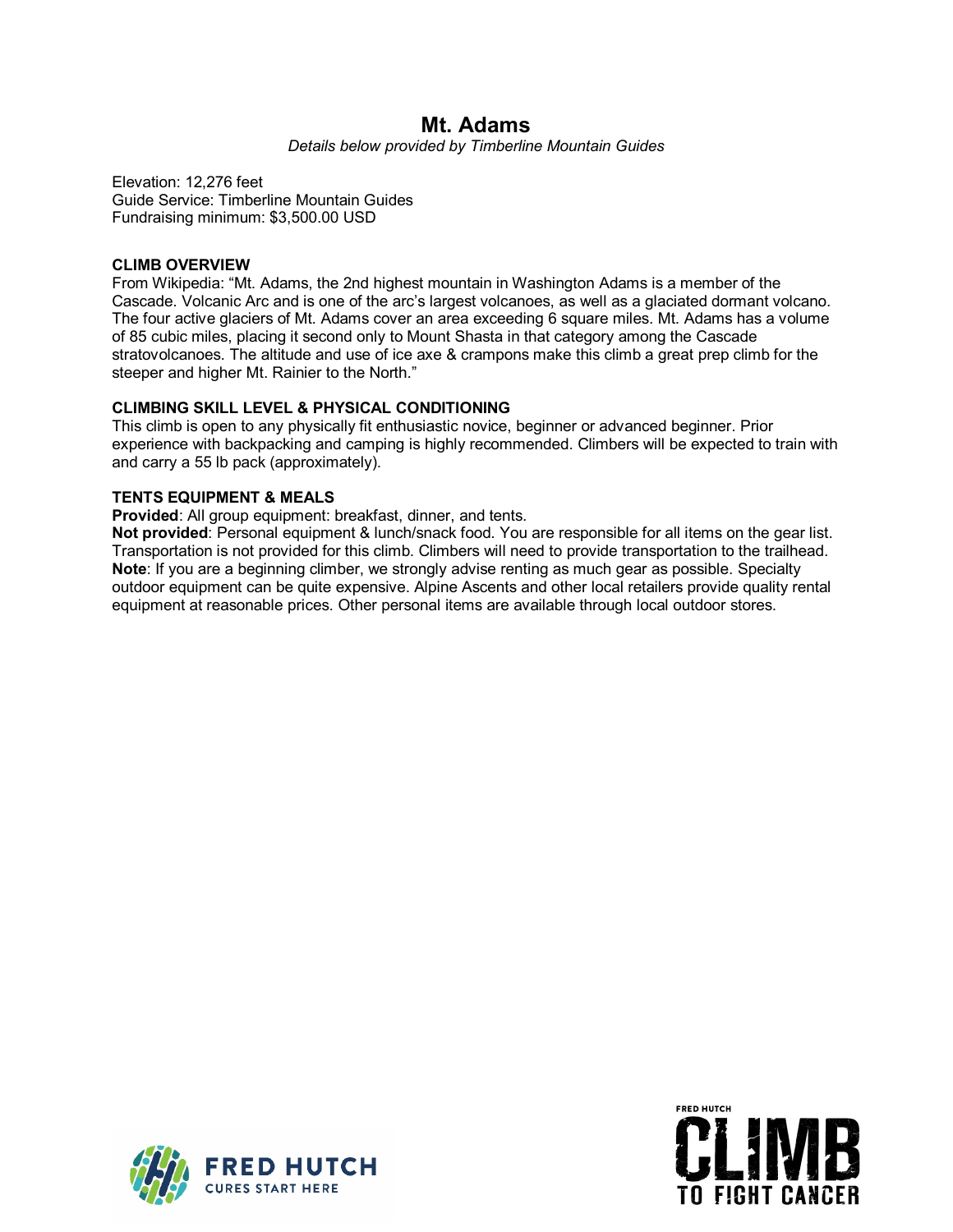## **Day Before the Climb**

We'll have a mandatory gear check at 10:00 a.m. at the Alpine Ascents office in Seattle. This will ensure that everyone is fully equipped and prepared to depart the next morning. Rental gear is fitted and packed at this time. Duration: Approximately 1.5 hours. The drive from the Alpine Ascents office to our meeting location the following day is approximately four hours.

#### **Day 1**

We'll meet at 7:30 a.m. at the Inn of White Salmon in White Salmon, WA. Next we'll drive to the Cold Springs trail head and begin our approach. Approximately five hours will be spent on the moderately strenuous approach, as we begin our hike from 5,600 feet in the forest. Our climb will take us through forest, high alpine meadows and seasonal snow-covered regions to High Camp, which is spectacularly situated at Lunch Counter, (9,250 feet). From this spot, climbers can view stunning Mt. Hood to the south, and the sunset to the west. On this day we cover basic snow skills, use of ice axe, self-arrest, and walking/climbing in crampons on snow.

## **Day 2**

Summit day. To ensure safety and optimum traveling conditions, we'll begin the climb early to reach the summit around dawn. Our route takes us to 12,276 feet, where we'll reach the true summit of Mt. Adams. We'll take photos of Mt. Rainer, as well as the other volcanoes visible from Adams' summit, such as Mt. St. Helens and Mt. Hood. At a moderate pace, the summit climb should take four to six hours. On our way down, should conditions warrant, we'll have the opportunity to glissade and this can be one of the most enjoyable aspects of the descent back to High Camp. At High Camp, we'll pack up or belongings and head down to the trailhead, then either overnight in Trout Lake or drive back to Seattle.

# **MT. ADAMS CLIMB GEAR LIST**

# *Climbing Equipment*

**Ice Axe.** A general mountaineering ice axe. Size according to height; under 5'2'' use a 50 cm axe, 5'3'' to 5'5'' use a 55 cm axe, 5'6'' to 5'9'' use a 60 cm axe, 5'10'' to 6'0'' use a 65 cm axe, above 6'0'' use a 70 cm axe. Note that wrist leashes should be removed from your axe; call the Gear Department if you would like to talk further about axe leashes.

**Crampons.** General mountaineering crampons. We recommend modern steel 12-point crampons with anti-balling plates. Please do **not** bring 10-point, aluminum, or single-piece rigid crampons. If you have questions about the suitability of your crampons for your trip, call or email the Gear Department.

**Trekking poles.** Collapsible skiing/trekking poles [with snow baskets.](https://www.alpineascents.com/blog/trekking-poles-need-snow-baskets/) Three-section varieties are preferred.



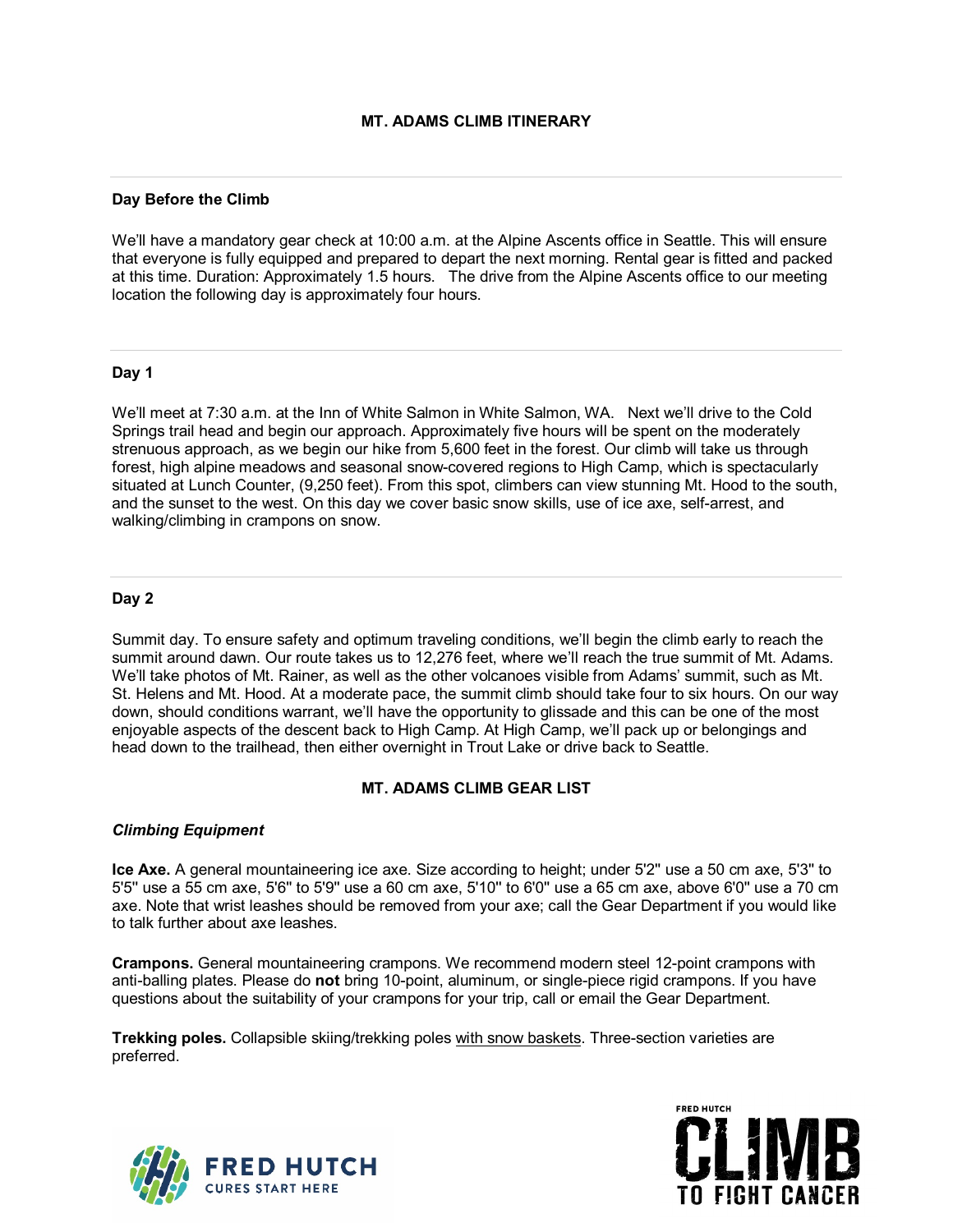# *Footwear*

**Single mountaineering boots.** Crampon-compatible, full-shank leather or synthetic mountaineering boots.

**Gaiters.** Please make sure your gaiters fit around the plastic boots without being to tight around the boot. No lightweight hiking gaiters.

**Hiking Socks.** Three pairs of midweight to heavyweight hiking socks. Wool and synthetic materials only. Newer socks offer increased loft, warmth, and padding than older socks. These must fit comfortably over your liner socks if you choose to use liner socks.

**Light Hiking Boots or Trekking Shoes.** For any approaches across dry trail. Light weight, high comfort, plenty of room in the toe box, and good support should be stressed here.

## *Technical Clothing*

**Short Underwear**. Two to three pairs. Synthetic or wool fabrics only - no cotton! Bring comfortable athletic styles based on your needs and preferences (e.g., boxers, briefs, sports bras).

**Base layer Bottom.** Non-cotton base layer bottoms that should fit snugly without constriction. We recommend lighter weight base layers rather than heavier fleece-type layers. Wool, wool blend, polyester, or other synthetic fabrics all work well. Be sure your base layer pants are not constructed from cotton.

**Base layer Top.** One long-sleeved base layer top. Your base layer must be constructed of a non-cotton material such as merino wool or polyester. Note that light-colored hooded base layers are strongly recommended for sun protection, and are worn by guides throughout most climbs.

**Soft Shell Jacket.** This breathable but wind-and-weather resistant jacket is a key part of a mountaineering layering system. We recommend a hooded model. This layer must fit well over your mid layer top and base layer top.

**Soft Shell Pants.** Stretchy, comfortable, non-insulated softshell pants that should fit comfortably with or without your base layer bottoms. Please note that "zip-off"-style trekking pants are too light to be considered softshell pants.

**Mid layer Top.** A midweight, form-fitting, lightweight fleece layer for use over base layers. Hoods are optional but recommended. Grid fleeces generally provide the best warmth-to-weight ratio. Note that very light puffy jackets can also suffice as a mid layer.

**Hard Shell Jacket.** A non-insulated, fully waterproof shell jacket with a hood. Must fit comfortably over your base layer, mid layer, and softshell. Helmet-compatible hoods are required.

**Insulated Synthetic Hooded Jacket.** A synthetic insulated, hooded jacket sized to fit comfortably over your base layer and mid layer.

**Hard Shell Pants.** Non-insulated, fully waterproof shell pants that must fit comfortably over your base layer bottoms and softshell pants. **Full-length separating size zippers are generally required**; occasionally, 7/8th zippers (extending from the cuff of the pant to the upper hip) can suffice but are strongly advised against.



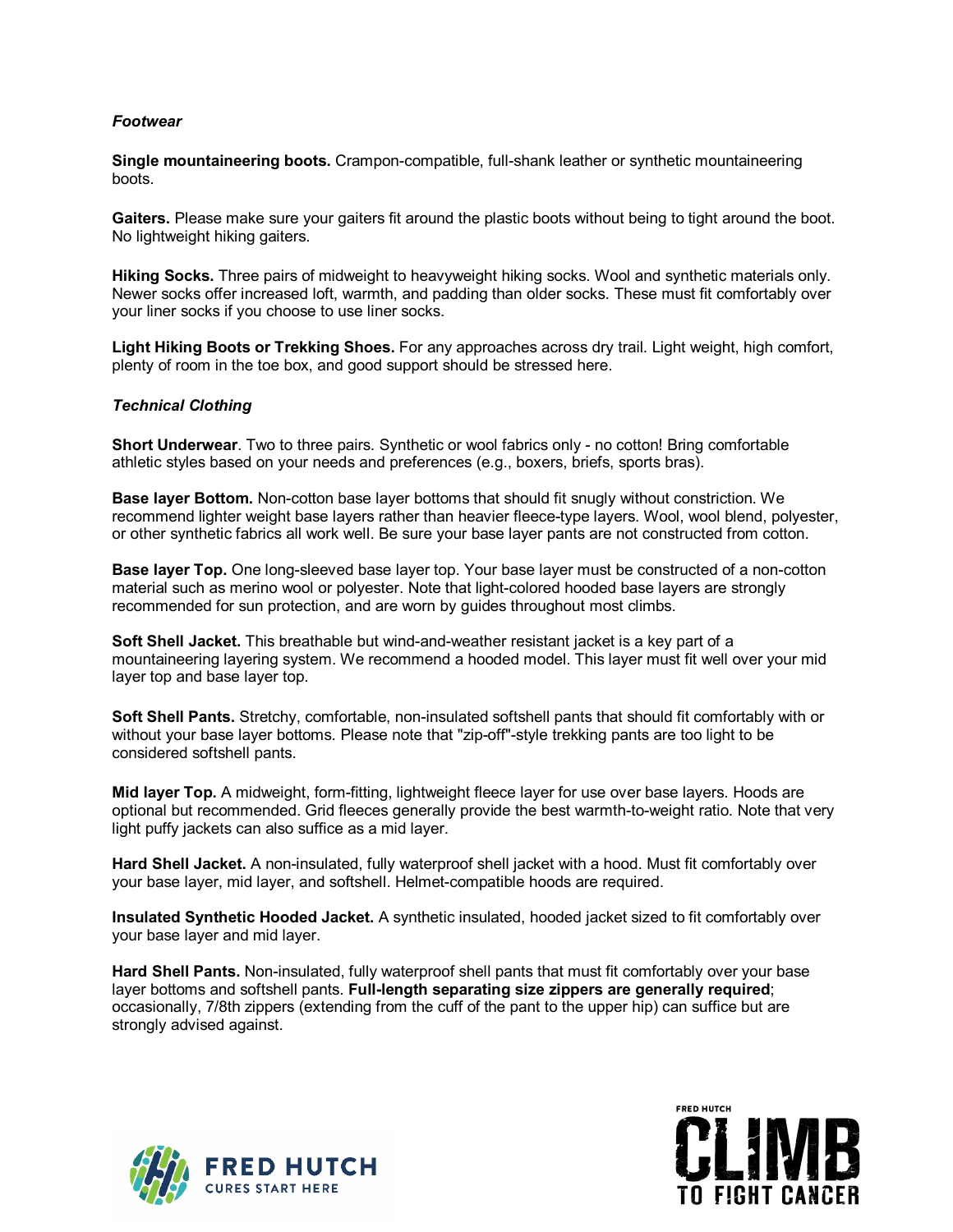## *Handwear*

**Lightweight Liner Glovers.** Very lightweight wool or synthetic liner gloves that offer a snug, comfortable fit. Lighter colors absorb less sunlight while still offering UV protection. Black or dark-color gloves are also acceptable.

**Softshell Gloves.** Midweight, lightly insulated gloves for use when mittens are too warm and liner gloves are not warm enough. Leather-palm construction is always ideal for the sake of durability.

**Insulated Mittens.** Waterproof shell mittens with insulating liners. We recommend that your liner gloves can fit inside the mitten system as well.

#### *Headwear*

**Wool/Synthetic Ski Hat.** A non-cotton wool or synthetic hat that covers the head and ears comfortably.

**Buff.** A must-have for all outdoor activities, the UV Buff is a versatile replacement for the bandana and serves a multitude of purposes.

**Sun hat.** Any style of lightweight hat for shading the head will work well. Baseball caps and sombrerostyle sun hats are the most common.

**Glacier glasses.** High-quality glacier glasses offering full coverage around both eyes and across the nose. Removable side-shields are not required provided eye coverage is sufficient.

**Headlamp.** A modern outdoor LED headlamp offering 200-300 lumens of output. Freshly installed batteries plus spare batteries. Weather-resistant models are strongly preferred.

#### *Personal Equipment*

**Expedition Backpack.** An expandable expedition climbing backpack with approximately 65 -75-liters of carrying capacity. Keep it simple and lightweight. Climbing-specific designs are recommended.

**20 Degree Fahrenheit Sleeping Bag.** Whether filled with down or synthetic insulation, this bag must be rated to 20-degrees Fahrenheit and feature a collared hood for warmth. Be sure to include a compression stuff sack.

**Inflatable Sleeping pad.** A full-length, modern inflatable sleeping pad is recommended. Older-style three-quarter length pads have been superseded by ultralight full-length pads. We recommend bringing a valve repair/body patch kit.

**Foam pad.** This pad should be either 3/4 or body length. Cut pieces of closed cell foam or industriallycrafted pads are both acceptable.

**Mug.** One insulated outdoor-style mug with a removable lid. Your mug should retain heat well and be spill resistant. Models with 12-20 oz capacity generally work best.

**Spoon:** One durable hard plastic or anodized metal spoon. Longer spoon stems can be helpful for eating while wearing gloves.

**Bowl.** One two-cup capacity packable bowl. Models with a lid (like a Tupperware) work well, as do lidless bowls and flatter "deep plate" models. Collapsible models can suffice, but they must be handled very carefully to avoid unintended collapsing.

**Knife.** Medium-sized. Keep it simple and light.